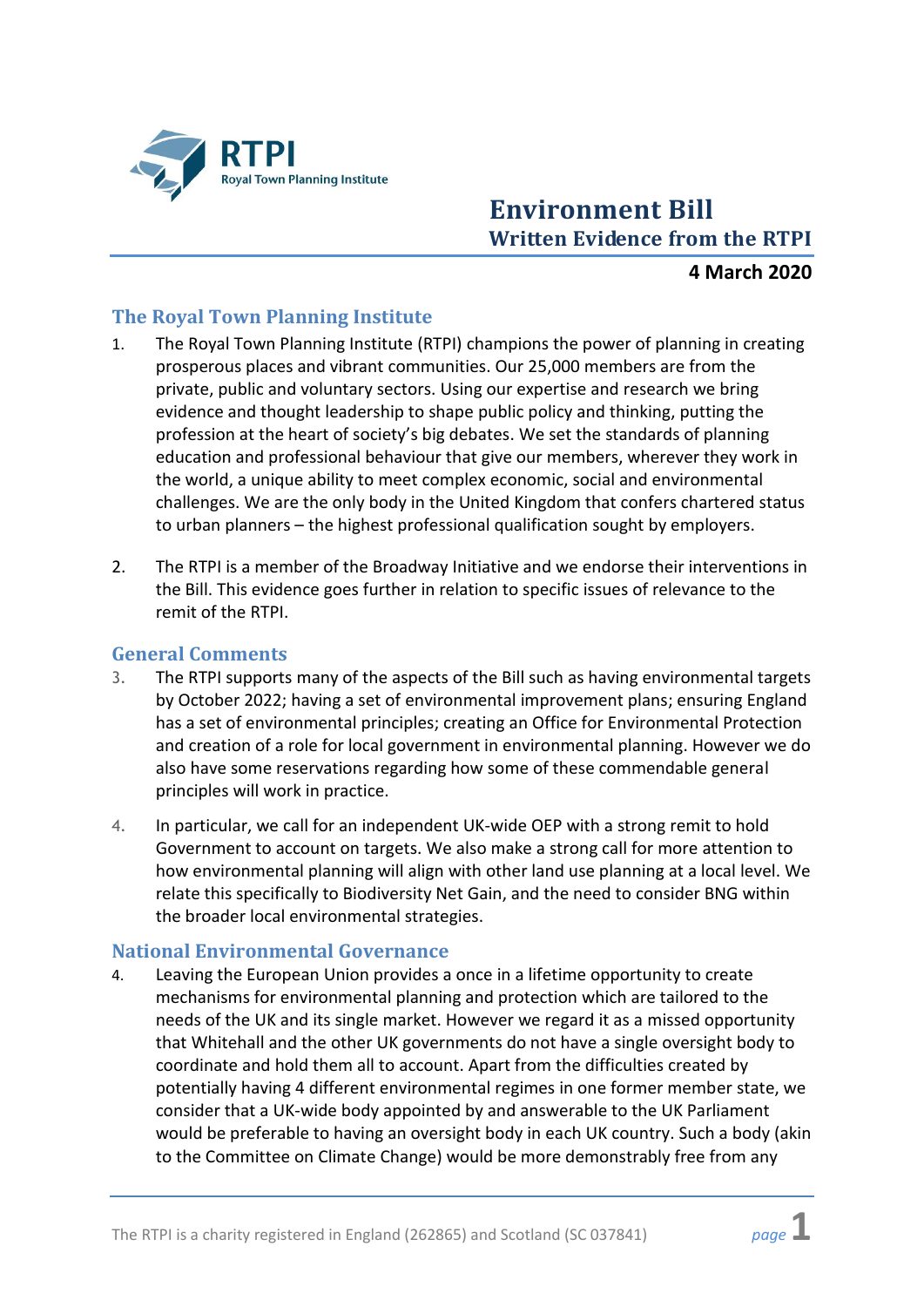political influence and would be able to secure consistency in environmental principles and governance across the UK, such as been achieved from 1999 until now.

5. Even if the OEP is England-only, we consider that more needs to be done to ensure a perception of independence. Its chair should be appointed by Parliament, not the Secretary of State, to ensure the continuity of the office's work in the event of any Cabinet changes. And the OEP should have a role in overseeing governance arrangements for Environmental Improvement Plans.

## **Targets**

6. The RTPI welcomes plans to introduce national targets. However it is not sufficient to call the Government to account only when a long term target has been missed. Action should be taken to prevent this happening. Therefore annual and five-yearly reviews should check whether we are still on track to meet targets and the Secretary of State should have to account if an interim target is missed.

# **Local Environment Planning**

7. The EU left us with an unconnected bundle of different obligations on local environment planning which arose from a series of individual directives on separate subjects – water, waste, rivers, soil, coasts and seas. Not only did many of these directives require separate plans at local level, but such plans are often not aligned with local planning for housing, employment and minerals extraction ("local plans") or local transport plans. This limits their effectiveness in securing environmental outcomes. Moreover we consider they are lacking in democratic accountability and difficult for the public to engage with. Even our own members in local authorities are obliged to keep track of a multiplicity of environmental plans which add to their workloads. We consider that the Government should be required in the Bill to set out a programme to gradually synthesise and improve this local environmental planning process over the next few years and ensure its alignment with other planning processes in local areas.

# **Biodiversity Net Gain (BNG)**

8. The RTPI is following closely the proposals to statutorily require biodiversity net gain (BNG) into spatial planning. Our response to DEFRA's 2019 consultation<sup>1</sup> stressed that legislation is only one of a variety of ways to achieve BNG and that pressure needs to be kept up regarding all of the others. In addition we are concerned that the focus on BNG via statute risks distorting the purpose of planning in much the same direction as EU Directives have, by placing statutory obligations in respect of one topic but not others. We consider that BNG needs to be set within the wider issue of how local environmental planning happens (see 7 above) and that whilst some of the arrangements in the Bill for it can be useful temporary measures, in the long term a more holistic approach is needed.

<sup>1</sup> [https://www.rtpi.org.uk/knowledge/consultations/2019-responses/rtpi-response-to-defra-consultation-on](https://www.rtpi.org.uk/knowledge/consultations/2019-responses/rtpi-response-to-defra-consultation-on-biodiversity-net-gain/)[biodiversity-net-gain/](https://www.rtpi.org.uk/knowledge/consultations/2019-responses/rtpi-response-to-defra-consultation-on-biodiversity-net-gain/)